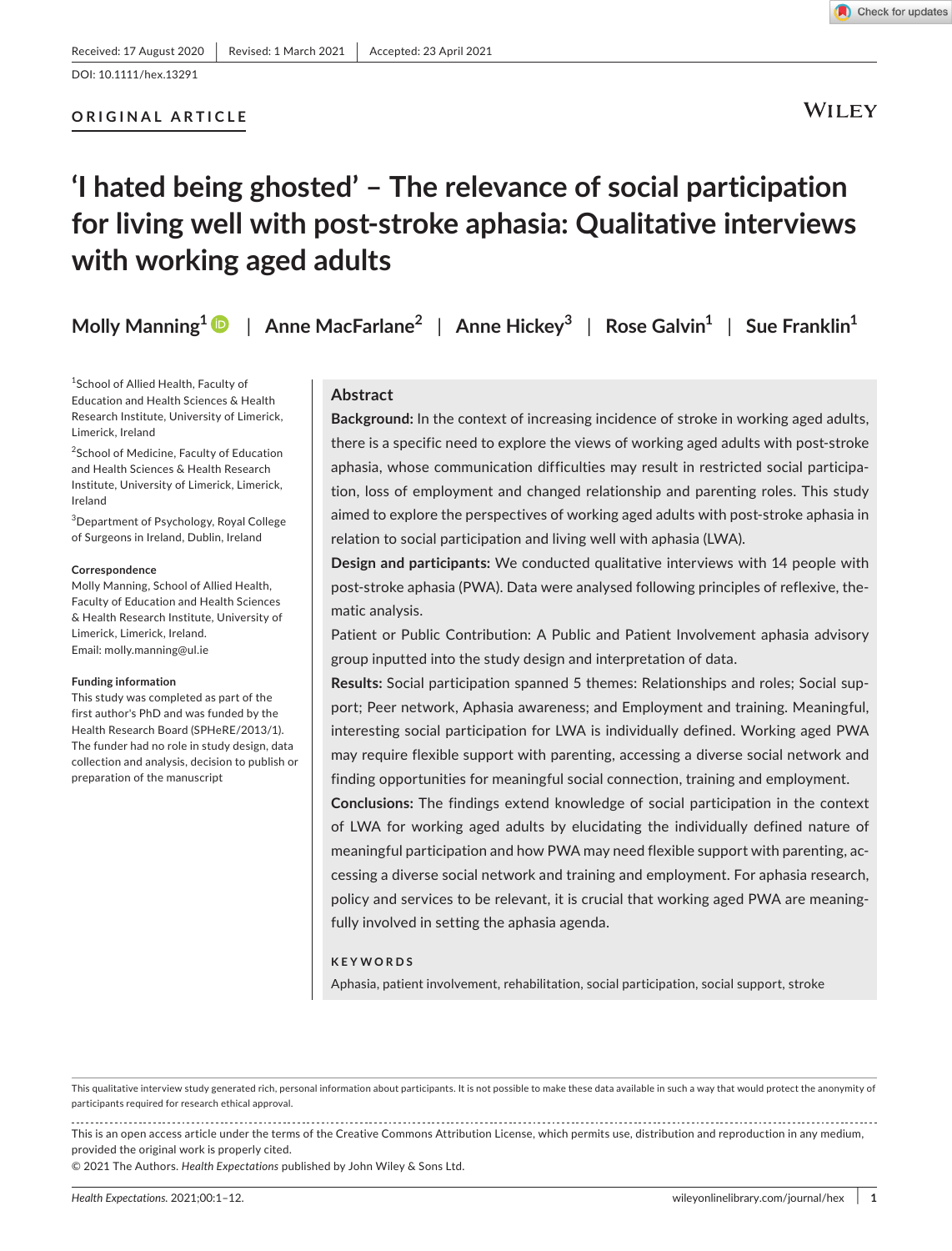# **1** | **INTRODUCTION**

Aphasia is an acquired language disorder, most commonly occurring poststroke, that 'masks a person's inherent competence, and most dramatically affects conversational interaction (talking and understanding), as well as the ability to read and write'.<sup>1,2</sup> Aphasia has far-reaching psychosocial consequences for quality of life, mental health, social networks, relationships, return to work, access to support and social participation. $3-16$  There is a growing research focus on supporting people with post-stroke aphasia (PWA) to achieve participation outcomes in addition to impairmentfocused rehabilitation approaches.17,18 Such interventions may include raising aphasia awareness, improving communicative accessibility, targeting social inclusion, communication partner training and connecting PWA with opportunities for authentic, meaningful social participation.<sup>19-23</sup>

A recent qualitative evidence synthesis of 31 articles reporting the perspectives of 350+ PWA highlighted the importance of social participation for living well with aphasia (LWA). $24$  The findings were limited in that they were drawn from studies examining a diverse range of topics in addition to LWA. Shortcomings in the literature were also highlighted including a lack of public and patient involvement of PWA in aphasia research, despite empirical evidence of successful participatory research in the context of aphasia. $25-28$ 

A little under half of participants (42%) in the included papers were clearly documented as working age. Aphasia brings unique, inter-connected consequences for social participation for working aged adults who will live with chronic aphasia for a longer number of years<sup>29,30</sup> and so it is particularly important to increase understanding of supporting this age group. This is especially salient in the context of the growing incidence of stroke in working aged people<sup>31-33</sup> and evidence that access to stroke support is front-loaded.<sup>34-43</sup>

We therefore aimed to address relative under-representation of the perspectives of working aged PWA, including those with severe aphasia, towards social participation and LWA. We designed a qualitative interview study with input from a Public and Patient Involvement (PPI) aphasia advisory group, which generated a rich data set about multiple aspects of LWA. This paper focuses on the relevance of social participation for LWA.

## **2** | **MATERIALS AND METHODS**

### **2.1** | **Qualitative approach and research paradigm**

The study design was qualitative, semi-structured, in-depth interviews.44 Our approach was framed by Critical Realism, as detailed previously.<sup>45</sup> We have followed the Standards for Reporting Qualitative Research (SRQR)<sup>46</sup> (Supplementary file 1).

### **2.2** | **2.2 Researcher characteristics and reflexivity**

The multi-disciplinary team included expertise in aphasia, PPI, health psychology and primary care and four PPI collaborators (3 women, 1 man) of working age living with post-stroke aphasia for 3–30 years.

### **2.3** | **Ethical approval**

We obtained approval from the Research Ethics Committees of the Faculty of Education & Health Sciences, University of Limerick (REC Ref: 2016\_09\_06\_EHS), University Hospital (REC Ref: 124/16), Acquired Brain Injury Ireland (ABII) and Headway. We also obtained study approval from Aphasia Ireland, Croí, Irish Heart Foundation (IHF) and Limerick Stroke Club.

### **2.4** | **Sampling strategy**

We circulated recruitment information (Supplementary file 2) to Speech and Language Therapists (SLTs) in the Health Service Executive and various third-sector support organizations (ABII, Headway, Aphasia Ireland, Croí, IHF), who identified potential participants within their organization. The sampling parameters were working aged adults (18–65 years) with post-stroke aphasia, a minimum of 1 year post-onset. To focus on the experiences of PWA, we excluded people with severe cognitive or hearing impairment. We used maximal variation sampling to maximize diversity by age, sex, location, referring organization, severity of aphasia, years since stroke and living situation. $47$  All eligible and interested participants presenting within a 5-month window in 2019 were recruited to the study (to enable the project to be completed within the allocated time available). However, participant diversity was actively monitored throughout.

At an initial meeting, the first author obtained informed consent by reading the information sheet and consent form aloud and ensuring that participants had comprehended each element. We also administered subtests of the Boston Diagnostic Aphasia Exam,  $48$ the Western Aphasia Battery - Revised<sup>49</sup> and the Comprehensive Aphasia Test<sup>50</sup> to determine aphasia severity and communication support needs. Each PWA could invite a significant other who would attend the interview to help support their communication.<sup>13</sup> This option was explained and explored with the participant with aphasia. Written informed consent was subsequently obtained from significant others at the time of interview.

### **2.5** | **Data collection**

Interviews were conducted by the first author (trained SLT) either in participant homes or third-sector support organizations. Interviews were conducted at least 2 days after initial meeting except for 3 participants, for whom fatigue was not an issue, who were interviewed at initial meeting. Interview length averaged 96 min (range 50–128). Interviews were audio and video recorded. The researcher monitored for signs of fatigue, emotional distress and breaks were taken whenever required.<sup>51,52</sup> The topic guide published previously<sup>45</sup> was developed and piloted with PPI advisors in practice interviews. The topic guide facilitated semi-structured interviews without fixed sequencing or wording and using non-directed open questions where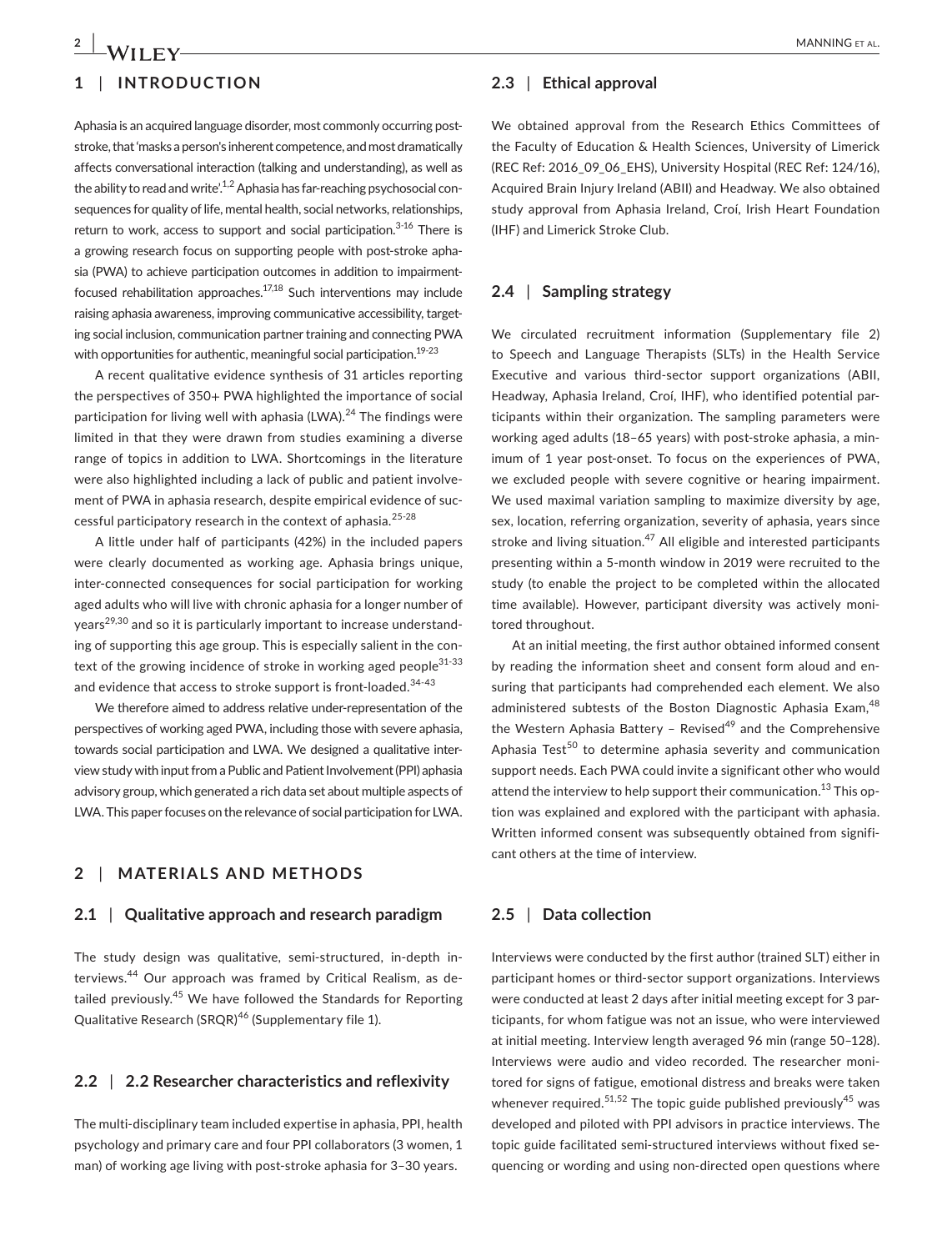possible, but allowing for scaffolding where required, including binary choice alternatives and yes/no questions. Scaffolding also included providing examples of what other PWA had said in early interviews and in PPI meetings.  $28,53$  A description of the strategies we used to support PWA to participate in the interviews is published elsewhere.45 These included suggestions made by and piloted with our PPI contributors to ensure that significant others, when present, did not 'speak for' participants with aphasia.<sup>52</sup> These included, for example, addressing questions in the first instance to the participant with aphasia by name, and verifying all significant other contributions with the participant with aphasia.

### **2.6** | **Participants**

We interviewed 14 PWA (6 women, 8 men) and 4 spouses as a source of communication support. PWA was 33–62 years old and

**TABLE 1** Participant characteristics

14 months–14 years post-stroke onset; six had severe aphasia including 3 with a severe receptive aphasia (Table 1). Eight participants had children at the time of stroke, including one who experienced stroke shortly after the birth of her baby and 4 single parents. Two more participants had adult children at the time of stroke.

### **2.7** | **Data processing and analysis**

The first author transcribed and imported data to NVivo11 for reflexive thematic analysis.54-57 Transcripts were read in detail and initial observations and insights were noted. Initial coding involved a flexible deductive process, described elsewhere,  $45$  applying 87 codes created in our earlier systematic review of living well with aphasia $^{24}$  or inductively creating new ones. Preliminary themes were developed through axial coding and presented to the PPI

| Maximum variation sampling variable |                                                                                                                                                         | Number of<br>participants ( $N = 14$ ) |
|-------------------------------------|---------------------------------------------------------------------------------------------------------------------------------------------------------|----------------------------------------|
| Gender                              | Male                                                                                                                                                    | 8                                      |
|                                     | Female                                                                                                                                                  | 6                                      |
| Time since stroke                   | Mean (SD): 7 years (4 years); Range:<br>14 months-14 years                                                                                              |                                        |
|                                     | $<$ 2 years                                                                                                                                             | $\overline{2}$                         |
|                                     | $2-5$ years                                                                                                                                             | $\overline{4}$                         |
|                                     | $6-10$ years                                                                                                                                            | 5                                      |
|                                     | $11+$ years                                                                                                                                             | 3                                      |
| Age                                 | Mean (SD): 51 years old (8 years); Range:<br>$33-62$ years<br>[Age at stroke, Mean (SD):45 years old<br>$(10 \text{ years});$<br>Range: 23 - 58 years]. |                                        |
| Aphasia severity                    | Mild                                                                                                                                                    | 3                                      |
|                                     | Moderate                                                                                                                                                | 5                                      |
|                                     | Severe                                                                                                                                                  | 6                                      |
| Marital status                      | Single (unmarried)                                                                                                                                      | 4                                      |
|                                     | Separated / Divorced                                                                                                                                    | 4                                      |
|                                     | Married                                                                                                                                                 | 6                                      |
| Living situation                    | Living alone                                                                                                                                            | $\overline{2}$                         |
|                                     | Lives with at least one other person                                                                                                                    | 12                                     |
| Referral source                     | Acquired Brain Injury Ireland (ABII)                                                                                                                    | 2                                      |
|                                     | Aphasia Ireland                                                                                                                                         | $\mathbf{1}$                           |
|                                     | Croí                                                                                                                                                    | 3                                      |
|                                     | Headway                                                                                                                                                 | 6                                      |
|                                     | <b>HSE</b>                                                                                                                                              | 1                                      |
|                                     | Irish Heart Foundation (IHF)                                                                                                                            | 1                                      |
| Currently employed                  | Yes                                                                                                                                                     | $\overline{2}$                         |
|                                     | <b>No</b>                                                                                                                                               | 12                                     |
| Employed at stroke                  | Yes                                                                                                                                                     | 13                                     |
|                                     | <b>No</b>                                                                                                                                               | $\mathbf{1}$                           |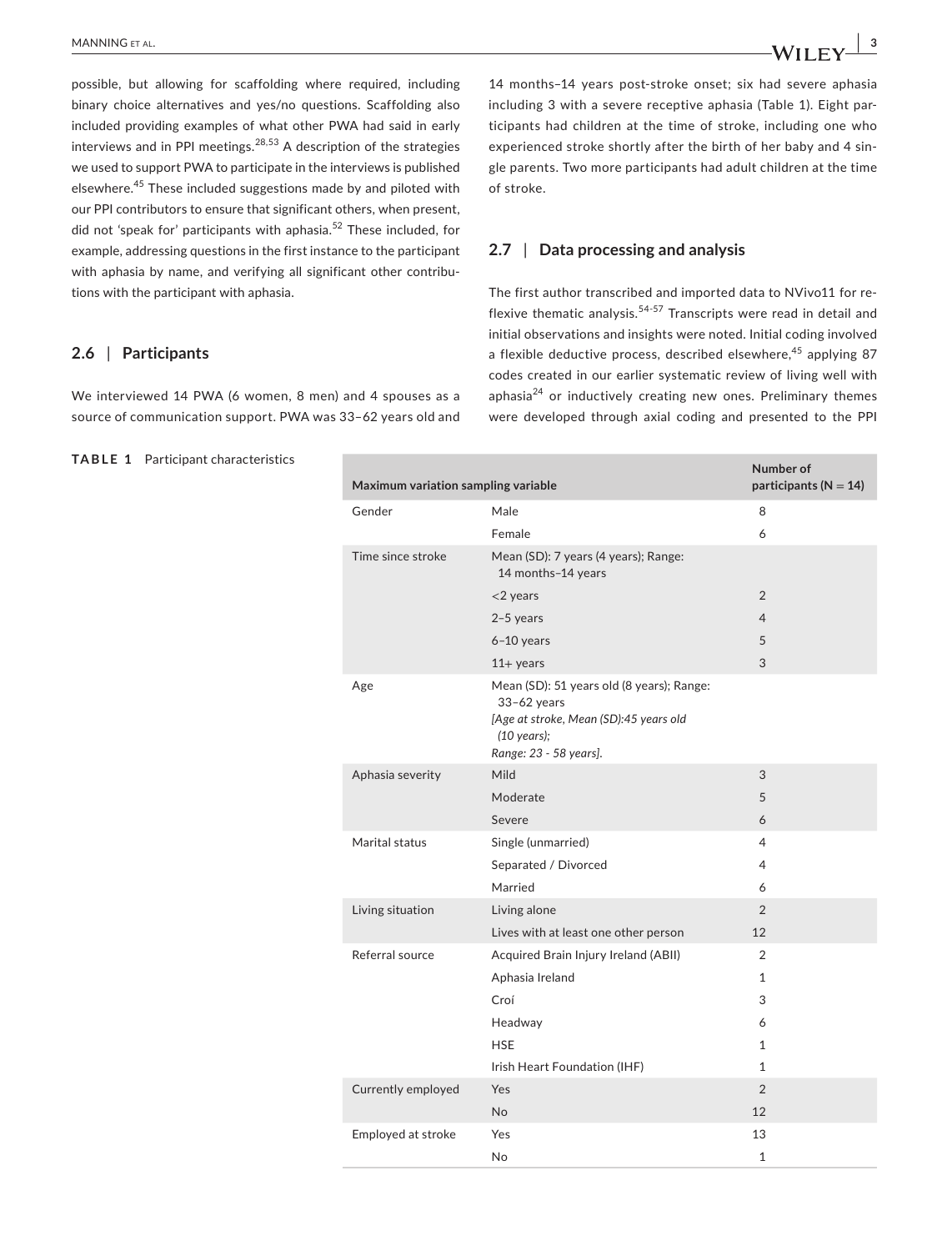group for further interpretation (Supplementary file 3). Data and coding within themes were analysed and inter-relationships between themes were visualized. Themes were named and defined, and a written summary of the analysis grounded in participant data was constructed.<sup>55</sup>

#### **2.8** | **Techniques to enhance trustworthiness**

The first author met the second and final authors after coding 4 transcripts to discuss analytical method, and with the final author throughout analysis for in-depth interrogation of the analytical insights. Together with PPI contributors, this collaborative approach helped provide 'a richer more nuanced reading of the data<sup>'56</sup> (p. 594). A detailed, reflexive audit trail was maintained.

### **3** | **RESULTS**

Social participation as relevant to living well with aphasia spanned five themes (Figure 1): Relationships and roles; Social support; Peer network; Aphasia awareness; and Employment and training. Each participant with aphasia was assigned a random identifier from P01-P14 (corresponding spouses are identified as S01, etc) (see Table 1).

#### **3.1** | **Relationships and roles**

This theme describes the importance of relationships and relationship roles in terms of LWA.

### 3.1.1 | Accepted by others

Participants described how family and friends did not treat them differently and were supportive conversation partners, often without formal aphasia information or training.

- **S07:** [friend's name] could have a laugh and a craic and a joke and she could understand her from before she had it…she's seeing [P07's name], the person that was before
- **P07:** Yeah
- **P10:** They are great about my aphasia … They don't ask about it until I bring it up.

Others were less understanding, as illustrated by P02, who lived alone: 'I'd say if I said to my sister now 'do you know what aphasia is?' she'd say 'what's that?' **…**She'd say to me 'what the hell, talk up' or something'.

### 3.1.2 | Loss of relationships and social roles

Most PWA experienced relationship changes. P07 experienced role changes in her family and community:

**S07:** She was a leader here in the house… for her family … they used to look up to her and now it's the other way around …

**P07:** Sad.

When P10's friends withdrew contact, she felt compelled to draw a line under these relationships. **'**I hated being ghosted … you sent a group text…and you don't get any response'.

Not all PWA had lost friendships as illustrated by P13, 'I know some people have lost people where I haven't - I've everybody - family and different groups'.

#### 3.1.3 | Parenting changes and role reversal

Some participants experienced changes to parenting, role reversal and reduced ability to converse with their children.

- **P07:** [S07's name], ok, yeah but one on one ok but [daughter's name] ok - school - home - homework -[S07's name] always (slightly pointing to S07) – myself (pointing to self) always …
- **S07:** …[daughter's name] is confiding in me now.
- **P07:** Thank you (annoyed, upset).
- **S07:** … Whereas before… she used to go to her mother… she feels she can't ask her mother all that kind of stuff… That's hard.
- **P07:** Yeah (crying).
- **S07:** And it's a kind of role reversal. Before she used to be telling [daughter's name] what to do and now she's telling her mother what to do. Because her mother doesn't understand sometimes…
- **I:** Ok, so there's a lot of change there.
- **P07:** Yeah.

Some had to reassert their position as parent and reassure their children:

**P11:** I said (knocks on table) 'I am the mother here. The boss, the mother… if you don't like it, tough!… I think they were frightened… Like "if I say something my mother will get… worse"…I was always crying'.

### 3.1.4 | New relationships

Many PWA had developed new friendships. Some met new friends through third-sector support organizations. Not all participants with aphasia were interested in developing new friendships as illustrated by P02 'I don't know about "make friends" … I wouldn't be into that'. P10 and P13 were in new romantic relationships. P11 had dated post-stroke, but her experiences had been largely unsuccessful.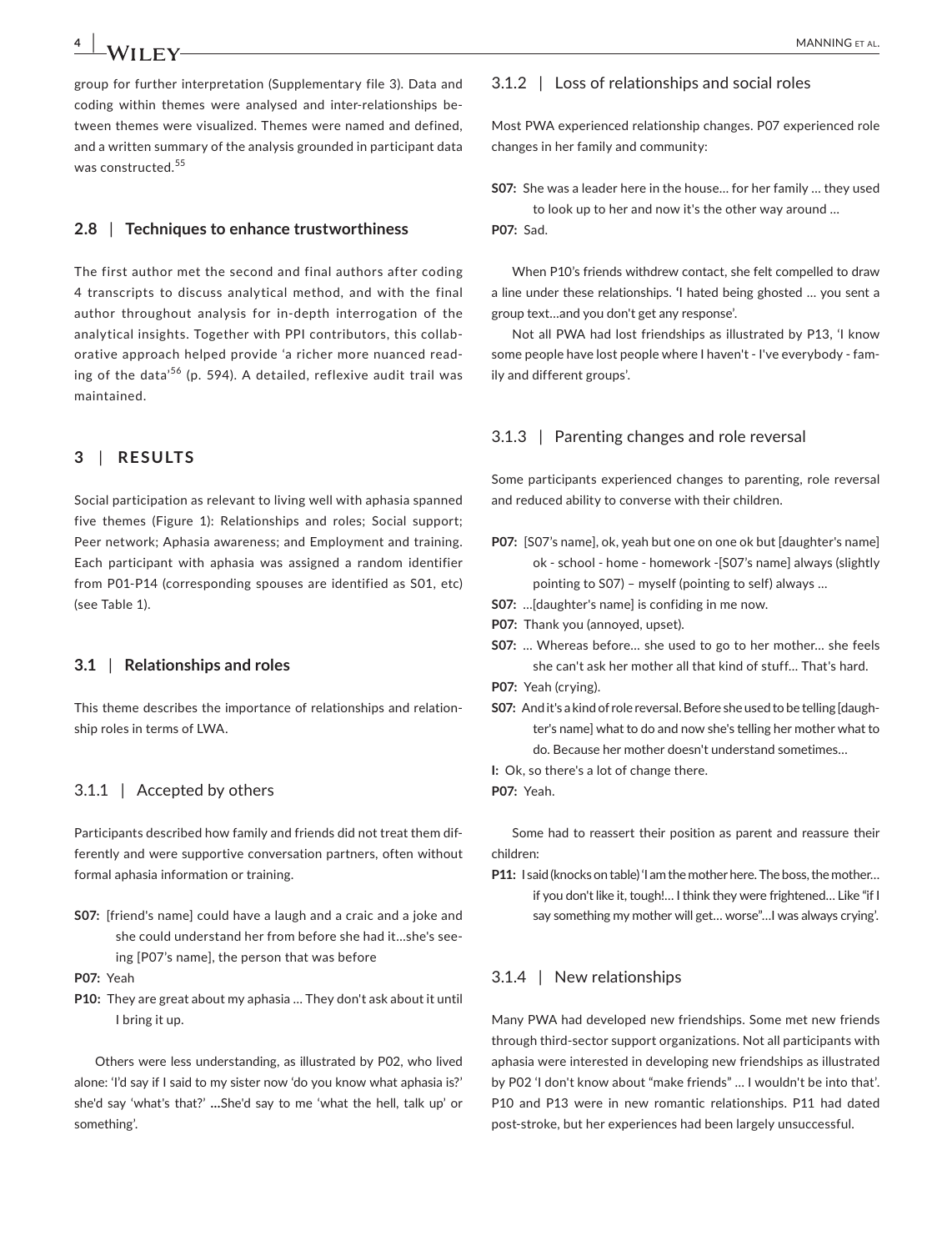

### **3.2** | **Social support**

This theme describes social support and participants' mixed feelings about support.

### 3.2.1 | Practical support and encouragement

Family and friends were a source of encouragement and practical support (eg with transport, shopping), which helped participation, autonomy and confidence.

- **S06:** I taught him the basics… what to do on the bus, where to go … where the shops are…the money part of it.
- **P10:** My boyfriend … really did push me because it isn't that he's trying to help me and stuff like that, it's that 'I can do this'.

### 3.2.2 | Mixed feelings about support

Some PWA expressed frustration at loss of autonomy and dependence on others. P12, a single parent of a young child, felt usurped by her live-in caregiver:

**I**.**:** And overall, like has it been a positive thing having [Caregiver's name] living with you…Or a mix?..

**P12:** A mix, a mix…

**I:** So …there are good bits, but that you feel a lot more negative about this at the moment?

**P12:** Yes.

**I:** OK. So the negative bits. It's mainly around [Child's name], is that right? **P12:** [Child's name].

### **3.3** | **Peer network**

This theme describes participant perspectives on being part of a post-stroke peer network.

### 3.3.1 | Somewhere to go is most important

For many participants, third-sector support organizations provided 'a base', somewhere to go and to meet others and to develop structure and routine, particularly important after job loss. This is illustrated by P06, who valued full-time employment prior to his stroke, 'it's somewhere to go is most important… That it kills a few hours in the daytime. And I'm not sitting around the house'.

Participants had variable access to groups and training courses for people with brain injury and/or communication impairment. When available, these included SLT-led communication groups (either aphasia-specific or for people with communication impairment more generally), stroke support clubs in the community and third-sector support organizations for people with brain injury. They provided opportunities to meet others, form a peer network, learn new skills, practice communication, chat about mutual experiences and begin to make sense of and to process feelings. Some, including P04, preferred smaller aphasia/communication focused groups, 'If we come to the bigger group, it puts us under pressure to contribute'.

The content and programming of groups and courses did not appeal to everyone, including P11 and P02, both of whom lived alone and were not working at the time of interview.

- **P11:** I was doing art and wool... it's not my thing.
- **P02:** I used to go to that before but I couldn't wear it at all**…** she was talking jargon to me… so I packed it in.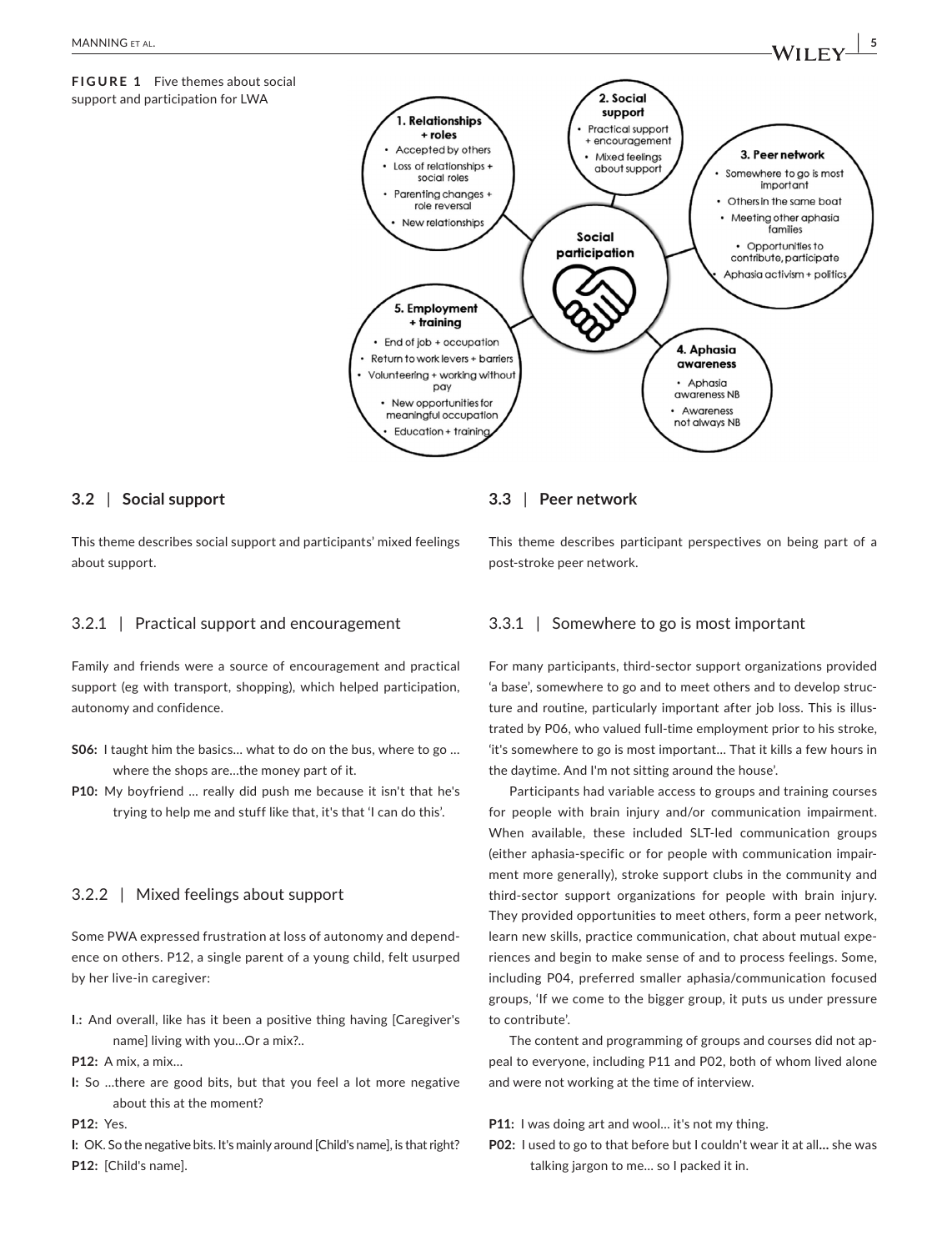## 3.3.2 | Others in the same boat

Most had opportunities to meet others with aphasia, stroke and/ or brain injury through SLTs and third-sector support organizations. Many described mutual understanding, peer support, relative ease of communication and information-sharing.

- **P04:** There's all sorts of people and they have all sorts of symptoms. But they are in the same boat… there is nothing that can't be talked about… you talk to people that know what you're talking about…
- **P06:** We talk about how we all think after we've been sick…if someone talks about something, we all know the same feeling.

PWA did not always bond over shared experiences and meeting others in the same boat was not universally important. P11 described feeling irritated by others attending the third-sector support organization:

**P11:** they're get on my nerves … I'm not able for it when they're kinda tired they get annoyed - 'this is my chair!' (angry voice) 'this is your chair' …it's like creche! (laughs).

### 3.3.3 | Meeting other aphasia families

Some highlighted opportunities for family members to meet others for peer support, advice and information: **S01 '**it's nice to be mingling with people in the same boat cos they understand.'

### 3.3.4 | Opportunities to contribute, participate

Participants described how SLTs and third-sector support organizations created opportunities for PWA to contribute and participate in the community including facilitating aphasia groups, communication training, aphasia training for SLT students and healthcare professionals, conversational partner schemes and research participation. This included P08, who had resumed full-time employment at the time of interview: 'When I was in Headway, they invited me in to [University name] to speak to a class of speech and language students…I talked away about my experiences. They were able to see where I was struggling to find my words … I really enjoyed it… it's a very easy topic for me to talk about'.

## 3.3.5 | Aphasia activism and politics

Some drew on prior life experience to support and advocate for others. P09 and P13 were politically motivated to improve the nature of stroke and aphasia supports. P09 joked about the possibility of being viewed as a troublemaker having formally complained about his experience of acute care and lobbying for a replacement stroke nurse in his local hospital, 'they probably have a black mark across my name'.

P09 wanted stroke funding to be separated from cardiovascular health. He described his involvement in organizing an aphasia conference with his local SLT-led aphasia group. P09 felt that this conference, which had been attended by a government minister, had given a united voice and information to people with more severe aphasia in his aphasia group.

P13 supported local SLTs in facilitating aphasia conversation groups and facilitated discussions between PWA and families as she was able to see both sides. She was also involved in raising aphasia awareness in the community and politically.

**P13:** I never heard the word 'aphasia' before this…I just don't think there is anything out there for that…we went to the Dáil (Irish house of government) …And we've gone and talked to the TD's (Teachtaí Dála, Irish parliament members) in way to try and do that. **…** so, there is a little bit but it's not enough…

### **3.4** | **Aphasia awareness**

This theme references perspectives towards the need for increased aphasia awareness in the community and their involvement in awareness-raising activities.

#### 3.4.1 | Aphasia awareness important

Many participants wanted better aphasia awareness in the community, linked with improved communicative access to commercial and public services. Some were involved in delivering communication training to service industry providers.

**P09:** I think there's a program that could be rolled out if it got support… aphasia awareness training - for people who are dealing with the public … that they know what they're dealing with.

### 3.4.2 | Awareness not always important

Many participants, with both mild and severe aphasia, relayed how aphasia did not get in the way of accessing public / commercial services.

- **I:** How's the reaction of people like the bus driver or people on the bus?
- **P12:** …Em. Chatting.
- **I:** And what about in the shops…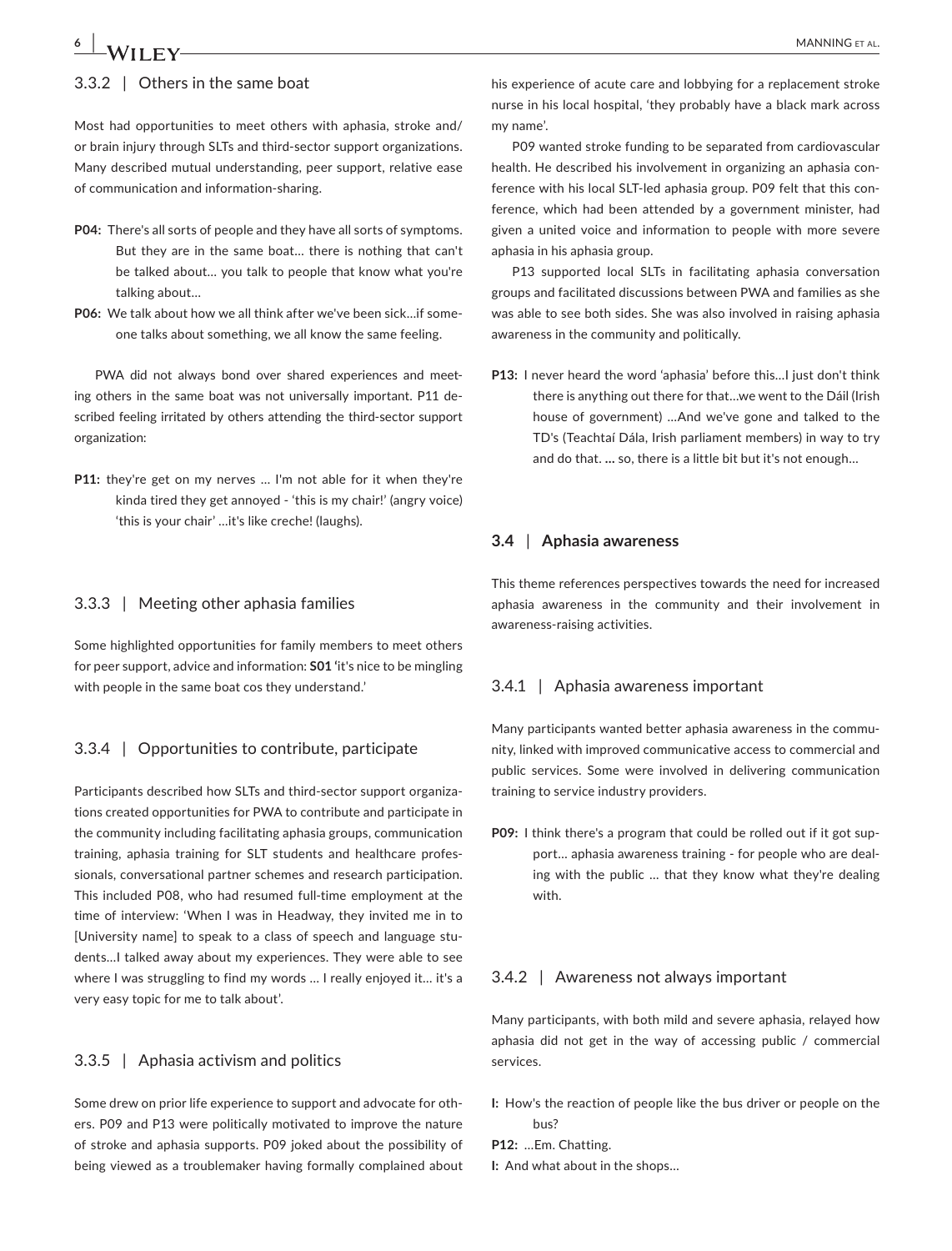**P12:** Good… Very good! …Space.

**I:** going about your business, going into the shops … you don't feel that your aphasia gets in the way?

**P14:** No!

P05 pointed out that you encounter friendly and unfriendly people regardless of aphasia: 'Some of them are grand, some of them aren't. But then if you meet people like that anyway, some people are great, some are - (laughs)…'.

### **3.5** | **Employment and training**

This theme describes perspectives towards employment issues.

### 3.5.1 | End of job and occupation

Most PWA spoke about employment, which had been negatively affected for most participants. Although 13 participants had been in employment at the time of stroke, only two were working at the time of interview. P08 had returned to his previous position and P10 was now working in a voluntary role. Most participants had experience job losses since having their stroke, including both voluntary and involuntary redundancy and early retirement. Some had attempted unsuccessfully to return to work before deciding to retire. In making this decision, P09 sought advice from others including his manager, GP and Occupational Health. Though ultimately the right decision, it was tinged with sadness for P09 and P13. Job loss often impacted negatively on well-being, identity, autonomy, financial security and freedom and opportunity to socialize, as illustrated in the excerpts below with participants who had been in full-time employment prior to stroke.

- **P05:** I wouldn't give a damn if I wasn't getting paid either any more at all **…**It was just a craic about it … I used to love going in to that thing… full on…and then you have nothing (gestures to other side).
- **P06:** I was always used to that, I was always used to working…I wanted to go back to work after 2 or 3 days.

### 3.5.2 | Return to work—levers and barriers

Perceived barriers in the workplace included a lack of occupational support and equipment and the impact of stress and fatigue. P08 described how he had been facilitated to return to work through the support of his employer, who had maintained open communication throughout his recovery and provided P08 with a flexible, phased return to full-time working and opportunities to work to his strengths. A lack of flexibility and aphasia awareness reportedly forced P05 out of his much-loved full-time vocation. He described what he felt would have helped.

**P05:** Somebody in human resources should have sat down and said …you're good at this, you're good at that… you're not doing that …but it just was you're (unintelligible, pointing to one side) or you're not (pointing to the other). That was it.

**I:** And how do you think that their understanding of aphasia was? **P05:** They haven't a clue!

### 3.5.3 | Volunteering and working without pay

Several PWA were involved in voluntary activities. P10, who had been employed in a full-time, high salaried role prior to stroke, found it difficult to gain employment. She described voluntary roles, which did not allow her to use her skillset and provided no opportunity for progression or promotion. This affected her confidence and selfesteem. In her current managerial role, she was using her skills and training, but was not salaried: **'**Yeah. I'm able to use all my skills. But I amn't getting paid. That's!'

### 3.5.4 | New opportunities for meaningful occupation

Many participants hoped or planned to return to work in future, including P12, who had not worked since before her stroke.

- **P12:** Work. Job… New job. Em. Headway!
- **I:** …So are you working towards that in Headway? **P12:** Yes…
- **I:** Why? What's important about that?
- **P12:** Head…Positive…Mental. Em. Goals… Drive…Ambitions! … Career!… Money.

Several re-purposed professional skills to explore new opportunities for employment and/or meaningful and fulfilling occupation (voluntary and remunerated). P13, who took voluntary redundancy, described how using her skillsets to benefit others was stimulating and satisfying. She was less interested in altruism outside her area of expertise.

### 3.5.5 | Education and training

Some participants accessed (or planned) vocational training and further education. P04 linked his instructor's support with his success: 'He was very encouraging'.

## **4** | **DISCUSSION**

We interviewed working aged PWA, including those with severe aphasia, to explore what supports LWA. This paper focuses on findings relating to social participation and its relevance for LWA. The findings add to a small body of literature examining social participation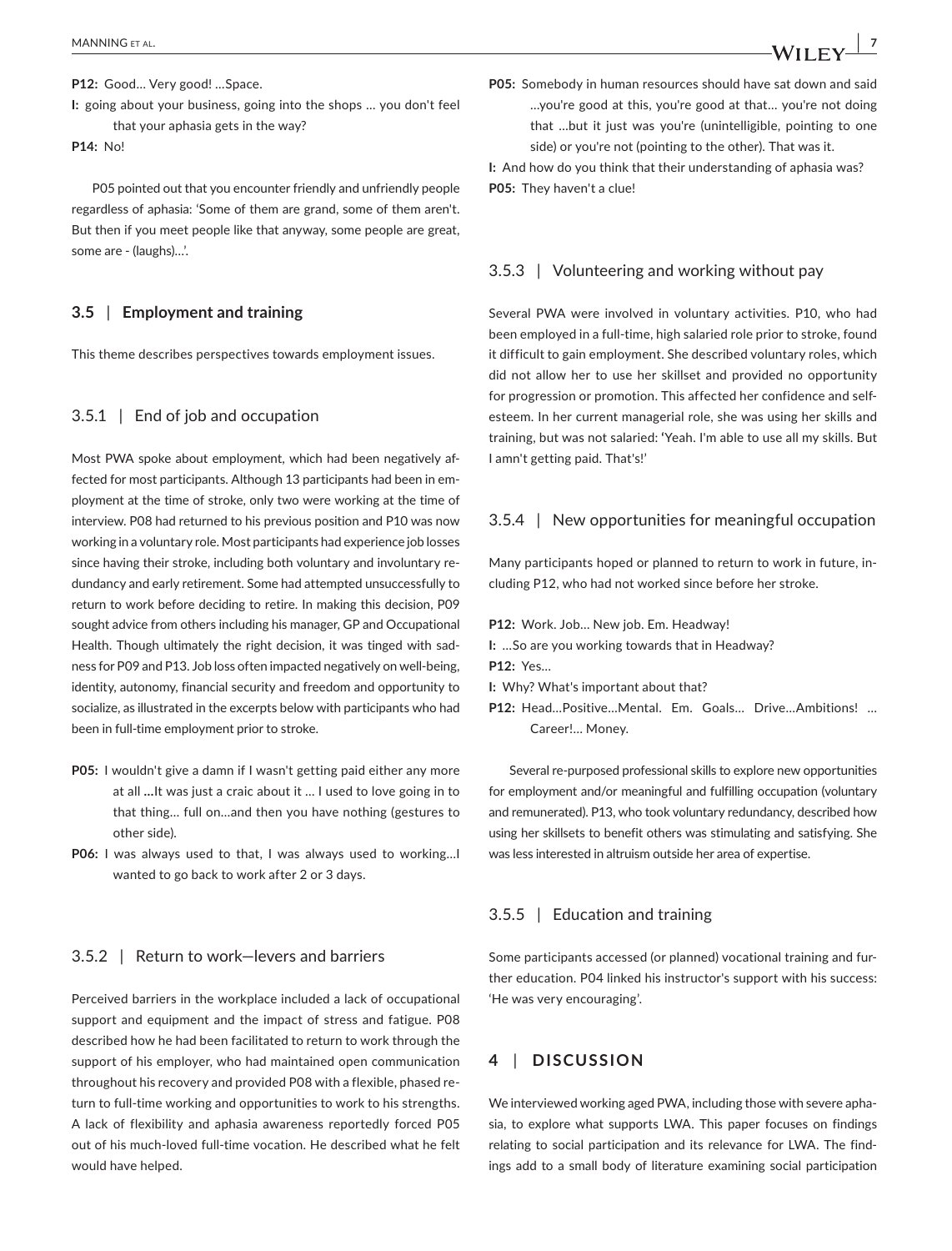issues for working aged  $PWA^{28-30}$  and demonstrate how meaningful. interesting social participation for LWA is necessarily individually defined. Working aged PWA may require flexible support with parenting, accessing a diverse social network and finding opportunities for meaningful social connection, training and employment. Findings are discussed in relation to the existing literature under four headings.

# **4.1** | **Working aged PWA must be meaningfully involved in setting the agenda for aphasia research, policy and service design**

In our study, working aged individuals described diverse experiences of social participation in the context of aphasia and their varied, often opposing preferences and needs around most aspects of social participation including employment, relationships, social support, aphasia awareness and peer networks This resonates with recommendations of Hammel et al that people must 'be free to define and pursue participation on their own terms rather than meeting predetermined societal norms<sup>'58</sup> (p.1445).

The findings add to a general lack of description of the actions and perspectives of aphasia activists in the research literature by illustrating the considerable involvement of some working aged participants in 'grassroots' community activism and political lobbying. Future research should be conducted in partnership with activists in the aphasia community to explore ideas for a united aphasia voice, potential support needs and to meaningfully include their voice in guiding the aphasia agenda.

### **4.2** | **Working aged parents with aphasia may have unique support needs**

The findings add to a small body of research examining the consequences of aphasia on parenting and children.12,59 The data illustrate numerous parenting role changes including changed communication with children, role reversal due to children taking on additional household and caring duties, and some participants having to reassert their authority as parent. These resonate with previous descriptions of problems surfacing many years post-stroke as children approach adolescence, $12$  changes to the distribution of parenting duties and decisions between PWA and partners,  $61,62$  reduced ability to do things with children,<sup>59</sup> concerns over maintaining custody<sup>63</sup> and children rejecting the parent with aphasia.<sup>12</sup> The findings highlight a need for further research examining the impact on parenting with aphasia and the support needs of younger parents with aphasia.

## **4.3** | **Working aged PWA needs opportunities for paid employment that allows for meaningful contribution and progression**

Most participants discussed employment and financial issues, and many had experienced voluntary or involuntary redundancy. Parr

previously highlighted how the impact of aphasia on participation is inter-connected with finances and employment.<sup>12</sup> We found contrasting experiences of participants who were no longer working. For some, unemployment and reduced income severely restricted social participation; whereas, for others, voluntary redundancy and early retirement did not impact as severely on income and therefore created additional leisure time and opportunity for exploring new, meaningful occupation.

Some valued voluntary employment opportunities to contribute and to re-purpose and use skills and expertise, particularly when they had lost their previous meaningful, stimulating vocation. Two participants with aphasia were using their extensive skills in mediation and community activism to benefit others, raise awareness and lobby for better support. While the potential negative effects of volunteering have been described previously <sup>64</sup> (e.g., fatigue, stress and frustration), our findings elucidate a further issue: lack of remuneration and/or opportunity for progression can impact negatively on the confidence and well-being of some working aged PWA. There is a need for better support and opportunities for interested PWA to secure employment in paid positions, reflective of their pre-morbid skills and experiences, for example through the development of appropriate guidelines and joint working between SLTs, voluntary brain injury organizations and return to work agencies.

### **4.4** | **The aphasia community/peer network does not suit all working aged PWA**

The data extend knowledge of the diverse, often opposing experiences and preferences of individual working aged participants. Previous literature has perhaps not emphasized enough the huge differences in the degree to which PWA want to be involved in the aphasia world. Though some working aged PWA greatly enjoyed various aphasia / stroke groups and training courses, these did not interest everybody. This resonates with earlier qualitative studies in which some PWA preferred non-aphasia specific and/or communitybased interest groups. $62,65,66$  The findings thus support prior recommendations for wider access to general interest, non-disability specific groups, $67$  but also call for wider access to training courses that better reflect personal and professional interests. This could be achieved, for example, by identifying various evening or adult education courses as aphasia friendly. Further research is necessary to examine how to overcome further education barriers for PWA, including a lack of access to appropriate learning support as previously identified.<sup>68</sup>

Further, previous literature has not highlighted enough the extent to which meaningful social participation for some working aged PWA requires individuals to have communicative access to a wide and flexible network of people. A number of qualitative studies with PWA have described how participation and LWA are supported by skilled and supportive conversation partners,<sup>25,61,62,64,69,70</sup> and there is evidence that communication partner training (CPT) is effective. $71$ However, CPT, commonly delivered to dyads or small groups, may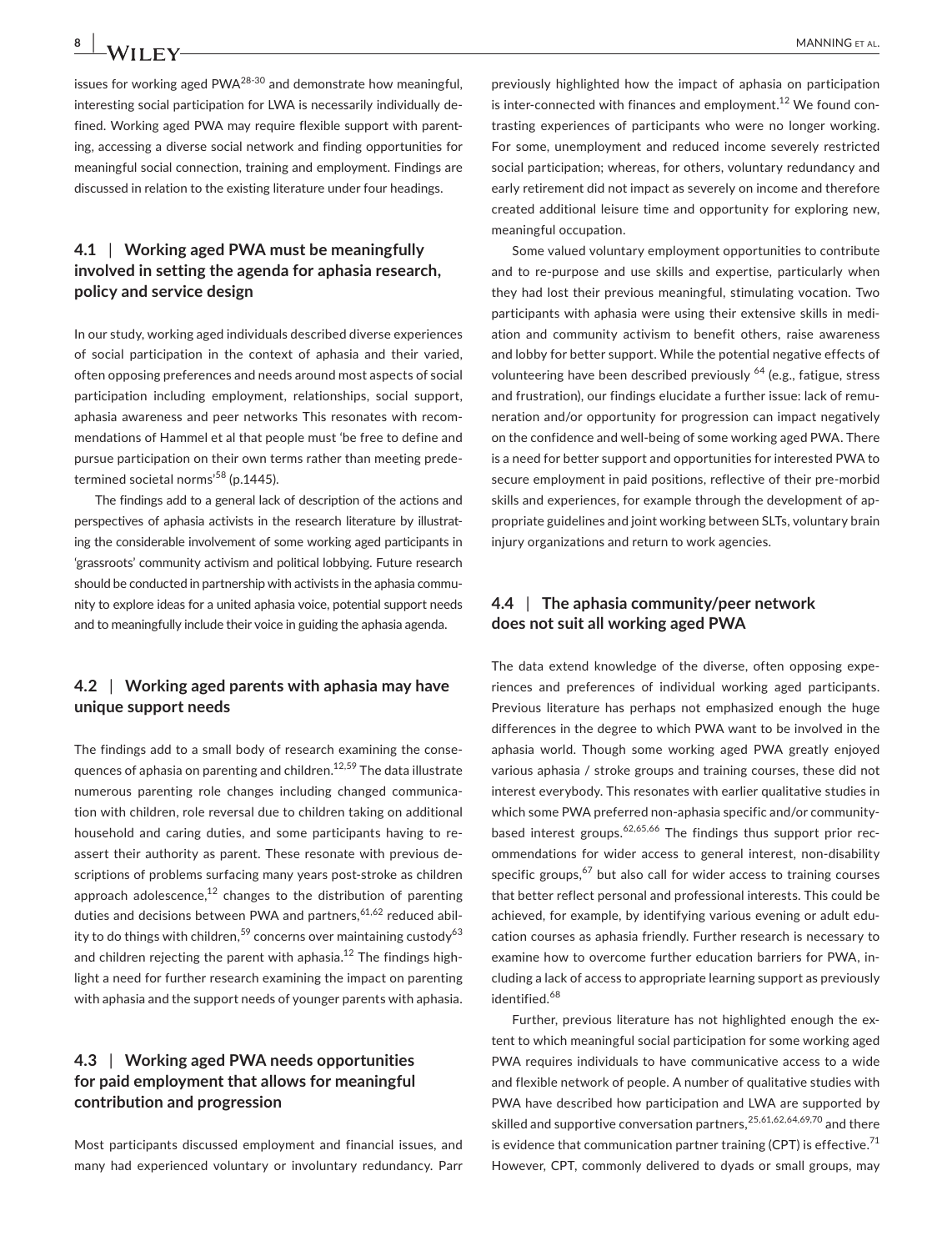not be feasible or sufficiently responsive to the needs of young PWA. Some young PWA believe that CPT might not be acceptable to, or appropriate for all family members, and may inadvertently increase peer stigma and rejection.<sup>45</sup> In the context of working aged PWA, we need to examine how to better support flexible, lifelong social access, acceptance and participation in 'real-world' settings. This is salient considering data highlighting how friendship loss might occur subtly over time through 'ghosting' in a WhatsApp group. We need further research examining how to better support younger PWA in navigating a range of different communication formats with friends (e.g. social media and other emerging platforms) including, but not limited to, targeted CPT, supporting PWA to self-manage communication needs $^{72}$  and social media training.

### **4.5** | **Methodological critique and limitations**

Some potential methodological limitations have been highlighted in an earlier paper.<sup>45</sup> These include recruitment through service making it less likely to speak with PWA who are not in receipt of social support and potentially at greater risk of reduced social inclusion and participation. Additionally, conducting multiple interviews might have enabled the researcher to review recordings and to identify areas for further expansion at subsequent interviews.<sup>51</sup> We specifically sought to speak with participants who varied according to time post-onset to increase the likelihood of hearing the views of people at different stages of recovery. This strategy, however, might limit the reliability of participant reports regarding earlier post-stroke experiences. Finally, the perspectives of younger PWA (aged 18– 30 years) are not included. This has important implications in terms of the representativeness of our findings and a knowledge gap relating to support needs around relationships, education and training, and employment issues for this cohort who may experience unique and long-lasting impacts on social participation.

### **4.6** | **Strengths and clinical implications**

This study makes a unique contribution by extending our understanding of how best to promote meaningful social participation and personally defined recovery and living well for working aged adults living with post-stroke aphasia. The findings are generated using a rigorous research design and in collaboration with the PPI aphasia advisory group. Our methodology thus aimed to maximize validity and transferability of the findings, which may have relevance for PWA in other countries, and indeed other patient groups including people with stroke and / or communication impairment from other aetiologies.

The findings underscore how social support and individually defined social participation are critical for working aged adults to live well with aphasia. It is crucial that support for PWA is extended to the support networks of PWA, and that social participation outcomes at all stages of recovery are explicitly targeted as part of health policy

### **5** | **CONCLUSION**

technology.

We interviewed working aged PWA, including those with severe aphasia, to explore what has or would help them to live well. This paper focuses on the relevance of social support and participation for working aged individuals to LWA. Meaningful participation was individually defined. Working aged PWA must be meaningfully involved at all stages from the outset of intervention development. Participation was promoted by opportunities for social connection, employment, contribution and progression. Working aged PWA need support to secure employment that offers opportunity for meaningful contribution, progression and remuneration. Finally, working aged adults have a wide, diverse social network and we need to better understand how to support social participation in this context, including via individualized selfmanagement support.

#### **ACKNOWLEDGEMENTS**

We gratefully acknowledge the following supporters and enablers, without whom this project would not have been possible: our PPI aphasia advisory group; the referring Speech and Language Therapists and third-sector support organizations; and the interview participants.

#### **CONFLICT OF INTEREST**

The authors declare no competing interests.

#### **AUTHOR CONTRIBUTIONS**

MM, AM, AH and SF involved in conceptualization and design. MM performed the acquisition of data and wrote the manuscript. MM, AM, AH and SF performed the methodology. MM and SF analysed and interpreted the data, and involved in project administration. MM, AM, AH, SF and RG critically wrote, reviewed and edited the manuscript.

### **DATA AVAILABILITY STATEMENT**

This qualitative interview study generated rich, personal information about participants. It is not possible to make these data available in such a way that would protect the anonymity of participants required for research ethical approval.

```
ORCID
Molly Manning https://orcid.org/0000-0002-2798-2695
```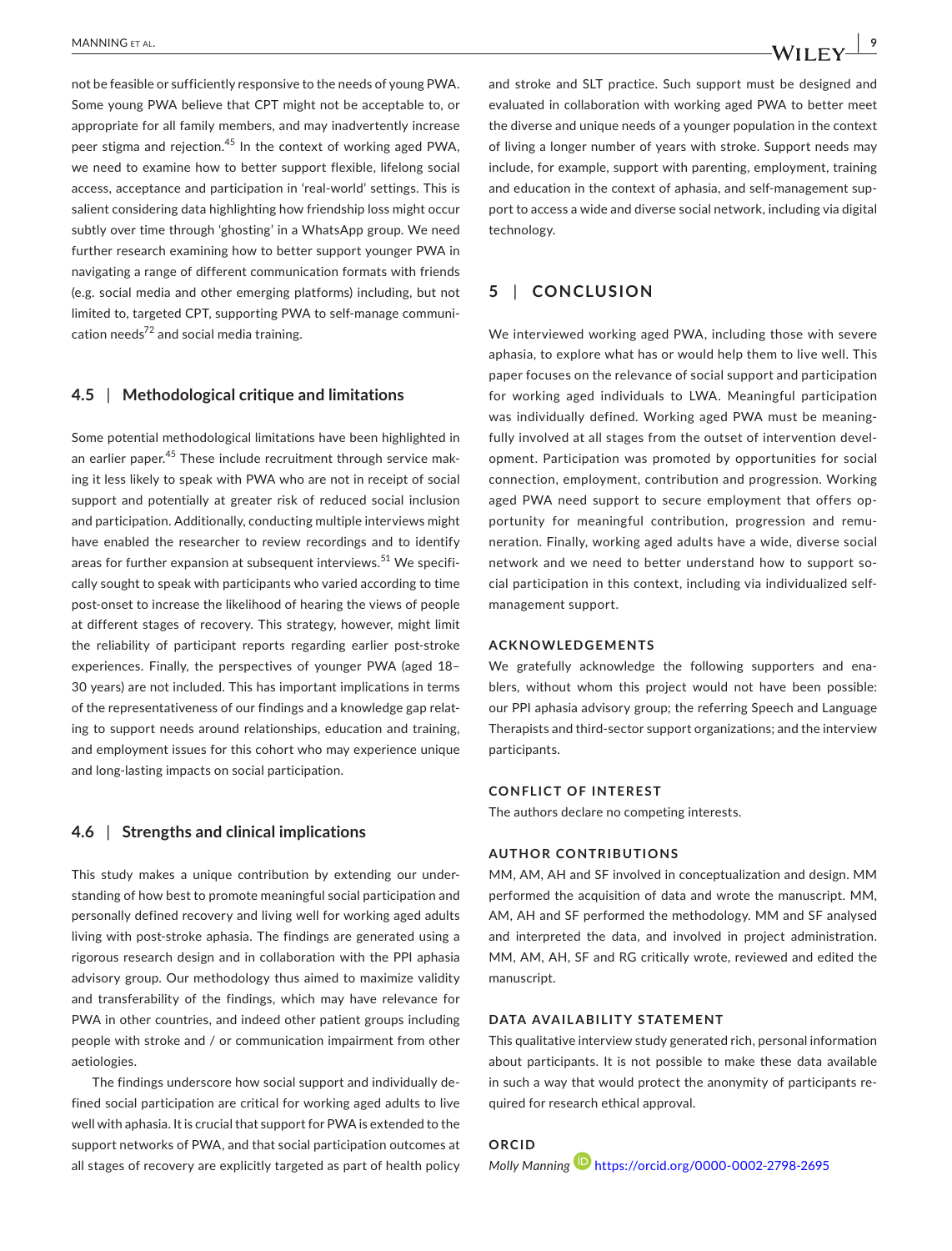# **10 b A***l***II C** *M* **MANNING** ET AL.

### **REFERENCES**

- 1. Kagan A, Simmons-Mackie N. From my perspective: changing the aphasia narrative. *ASHA Leader*. 2013;18(11):6-8. [https://doi.](https://doi.org/10.1044/leader.FMP.18112013.6) [org/10.1044/leader.FMP.18112013.6](https://doi.org/10.1044/leader.FMP.18112013.6)
- 2. Aphasia Institute. What is aphasia? Masked competence knowing more than you can say 2015 [01.06.2020]. Available from: [https://](https://www.aphasia.ca/home-page/about-aphasia/what-is-aphasia/) [www.aphasia.ca/home-page/about-aphasia/what-is-aphasia/.](https://www.aphasia.ca/home-page/about-aphasia/what-is-aphasia/) Accessed June 1, 2021.
- 3. Baker C, Worrall L, Rose M, Ryan B. 'It was really dark': the experiences and preferences of people with aphasia to manage mood changes and depression. *Aphasiology*. 2020;34(1):19-46. [https://](https://doi.org/10.1080/02687038.2019.1673304) [doi.org/10.1080/02687038.2019.1673304](https://doi.org/10.1080/02687038.2019.1673304)
- 4. Grawburg M, Howe T, Worrall L, Scarinci N. Third-party disability in family members of people with aphasia: a systematic review. *Disabil Rehabil*. 2013;35(16):1324-1341. [https://doi.org/10.3109/09638](https://doi.org/10.3109/09638288.2012.735341) [288.2012.735341](https://doi.org/10.3109/09638288.2012.735341)
- 5. Black-Schaffer R, Osberg J. Return to work after stroke: development of a predictive model. *Arch Phys Med Rehabil*. 1990;71:285-290.
- 6. Hilari K, Needle J, Harrison K. What are the important factors in health-related quality of life for people with aphasia? A systematic review. *Arch Phys Med Rehabil*. 2012;93(1 SUPP):S86-S95.
- 7. Howe T, Davidson B, Worrall L, et al. 'You needed to rehab … families as well': family members' own goals for aphasia rehabilitation. *Int J Lang Commun Disord*. 2012;47(5):511-521. [https://doi.](https://doi.org/10.1111/j.1460-6984.2012.00159.x) [org/10.1111/j.1460-6984.2012.00159.x](https://doi.org/10.1111/j.1460-6984.2012.00159.x)
- 8. Kelly H, Kennedy F, Britton H, McGuire G, Law J. Narrowing the "digital divide"—facilitating access to computer technology to enhance the lives of those with aphasia: a feasibility study. *Aphasiology*. 2016;30(2–3):133-163. [https://doi.org/10.1080/02687](https://doi.org/10.1080/02687038.2015.1077926) [038.2015.1077926](https://doi.org/10.1080/02687038.2015.1077926)
- 9. Morris J, Franklin S, Menger F. Returning to work with aphasia: A case study. *Aphasiology*. 2011;25(8):890-907. [https://doi.](https://doi.org/10.1080/02687038.2010.549568) [org/10.1080/02687038.2010.549568](https://doi.org/10.1080/02687038.2010.549568)
- 10. Northcott S, Marshall J, Hilari K. What factors predict who will have a strong social network following a stroke? *J Speech Lang Hear Res*. 2016;59(4):772-783. [https://doi.org/10.1044/2016\\_JSLHR](https://doi.org/10.1044/2016_JSLHR-L-15-0201)  $-1 - 15 - 0201$
- 11. Northcott S, Moss B, Harrison K, Hilari K. A systematic review of the impact of stroke on social support and social networks: associated factors and patterns of change. *Clin Rehabil*. 2016;30(8):811- 831. <https://doi.org/10.1177/0269215515602136>
- 12. Parr S. Psychosocial aspects of aphasia: Whose perspectives? *Folia Phoniatrica Et Logopaedica*. 2001;53(5):266-288. [https://doi.](https://doi.org/10.1159/000052681) [org/10.1159/000052681](https://doi.org/10.1159/000052681)
- 13. Parr S. Coping with aphasia: Conversations with 20 aphasic people. *Aphasiology*. 1994;8(5):457-466. [https://doi.org/10.1080/02687](https://doi.org/10.1080/02687039408248670) [039408248670](https://doi.org/10.1080/02687039408248670)
- 14. Parr S. Living with severe aphasia: Tracking social exclusion. *Aphasiology*. 2007;21(1):98-123. [https://doi.org/10.1080/02687](https://doi.org/10.1080/02687030600798337) [030600798337](https://doi.org/10.1080/02687030600798337)
- 15. Shadden B. Aphasia as identity theft: Theory and practice. *Aphasiology*. 2005;19(3–5):211-223. [https://doi.org/10.1080/02687](https://doi.org/10.1080/02687930444000697) [930444000697](https://doi.org/10.1080/02687930444000697)
- 16. Carragher M, Steel G, O'Halloran R, et al. Aphasia disrupts usual care: the stroke team's perceptions of delivering healthcare to patients with aphasia. *Disabil Rehabil*. 2020;1–12. [https://doi.](https://doi.org/10.1080/09638288.2020.1722264) [org/10.1080/09638288.2020.1722264](https://doi.org/10.1080/09638288.2020.1722264)
- 17. Kagan A, Simmons-Mackie N, Rowland A, et al. Counting what counts: A framework for capturing real-life outcomes of aphasia intervention. *Aphasiology*. 2008;22(3):258-280. [https://doi.](https://doi.org/10.1080/02687030701282595) [org/10.1080/02687030701282595](https://doi.org/10.1080/02687030701282595)
- 18. Chapey R, Duchan J, Elman R, et al. Life participation approach to aphasia: A statement of values for the future. In: Chapey R, ed.

*Language Intervention Strategies in Aphasia and Related Neurogenic Communication Disorders*. Philadelphia: Lippincott Williams & Wilkins; 2001:235-245.

- 19. Howe T. Found opportunities for social participation: facilitating inclusion of adults with aphasia. *Topics in Language Disorders*. 2017;37(1):38–51.
- 20. Cruice M, Worrall L, Hickson L. Quantifying aphasic people's social lives in the context of non-aphasic peers. *Aphasiology*. 2006;20(12):1210-1225. [https://doi.org/10.1080/0268703060](https://doi.org/10.1080/02687030600790136) [0790136](https://doi.org/10.1080/02687030600790136)
- 21. Byng S, Duchan JF. Social model philosophies and principles: Their applications to therapies for aphasia. *Aphasiology*. 2005;19(10–11):906-922. [https://doi.org/10.1080/0268703054](https://doi.org/10.1080/02687030544000128) [4000128](https://doi.org/10.1080/02687030544000128)
- 22. Simmons-Mackie N, Damico J. Access and social inclusion in aphasia: interactional principles and applications. *Aphasiology*. 2007;21(1):81-97. [https://doi.org/10.1080/026870306007983](https://doi.org/10.1080/02687030600798311.) [11.](https://doi.org/10.1080/02687030600798311.)
- 23. Kagan A. Supported conversation for adults with aphasia: methods and resources for training conversation partners. *Aphasiology*. 1998;12(9):816-830. [https://doi.org/10.1080/0268703980](https://doi.org/10.1080/02687039808249575) [8249575](https://doi.org/10.1080/02687039808249575)
- 24. Manning M, MacFarlane A, Hickey A, Franklin S. Perspectives of people with aphasia post-stroke towards personal recovery and living successfully: a systematic review and thematic synthesis. *PLoS One*. 2019;14(3):e0214200. [https://doi.org/10.1371/journ](https://doi.org/10.1371/journal.pone.0214200) [al.pone.0214200](https://doi.org/10.1371/journal.pone.0214200)
- 25. Mc Menamin R, Tierney E, Mac FA. Addressing the long-term impacts of aphasia: how far does the Conversation Partner Programme go? *Aphasiology*. 2015;29(8):889-913. [https://doi.](https://doi.org/10.1080/02687038.2015.1004155) [org/10.1080/02687038.2015.1004155](https://doi.org/10.1080/02687038.2015.1004155)
- 26. McMenamin R, Tierney E, MacFarlane A. Using a participatory learning and action (PLA) research approach to involve people with aphasia as co-researchers in service evaluation: an analysis of co-researchers' experiences. *Aphasiology*. 2018;32(sup1):142-144. <https://doi.org/10.1080/02687038.2018.1486380>
- 27. Mc Menamin R, Tierney E, Mac FA. Who decides what criteria are important to consider in exploring the outcomes of conversation approaches? A participatory health research study. *Aphasiology*. 2015;29(8):914-938. [https://doi.org/10.1080/02687](https://doi.org/10.1080/02687038.2015.1006564) [038.2015.1006564](https://doi.org/10.1080/02687038.2015.1006564)
- 28. Pound C. *An Exploration of the Friendship Experiences of Working-Age Adults with Aphasia [PhD]*. London, UK: Brunel University; 2013.
- 29. Graham JR, Pereira S, Teasell R. Aphasia and return to work in younger stroke survivors. *Aphasiology*. 2011;25(8):952-960. [https://](https://doi.org/10.1080/02687038.2011.563861) [doi.org/10.1080/02687038.2011.563861](https://doi.org/10.1080/02687038.2011.563861)
- 30. Dalemans RJP, De Witte LP, Wade DT, Van den Heuvel WJA. A description of social participation in working-age persons with aphasia: a review of the literature. *Aphasiology*. 2008;22(10):1071-1091. <https://doi.org/10.1080/02687030701632179>
- 31. McElwaine P, McCormack J, Harbison J. *On behalf of the National Stroke Programme Audit Steering Group IHF/HSE National Stroke Audit 2015*. Dublin: Irish Heart Foundation (IHF) & Health Service Executive; 2015.
- 32. Health Service Executive. *Planning for Health: Trends and Priorities to Inform Health Service Planning 2016*. Dublin: Health Service Executive; 2016.
- 33. Béjot Y, Delpont B, Giroud M. Rising stroke incidence in young adults: more epidemiological evidence, more questions to be answered. *J Am Heart Assoc*. 2016;5(5):e003661. [https://doi.](https://doi.org/10.1161/JAHA.116.003661) [org/10.1161/JAHA.116.003661](https://doi.org/10.1161/JAHA.116.003661)
- 34. Palmer R, Witts H, Chater T. What speech and language therapy do community dwelling stroke survivors with aphasia receive in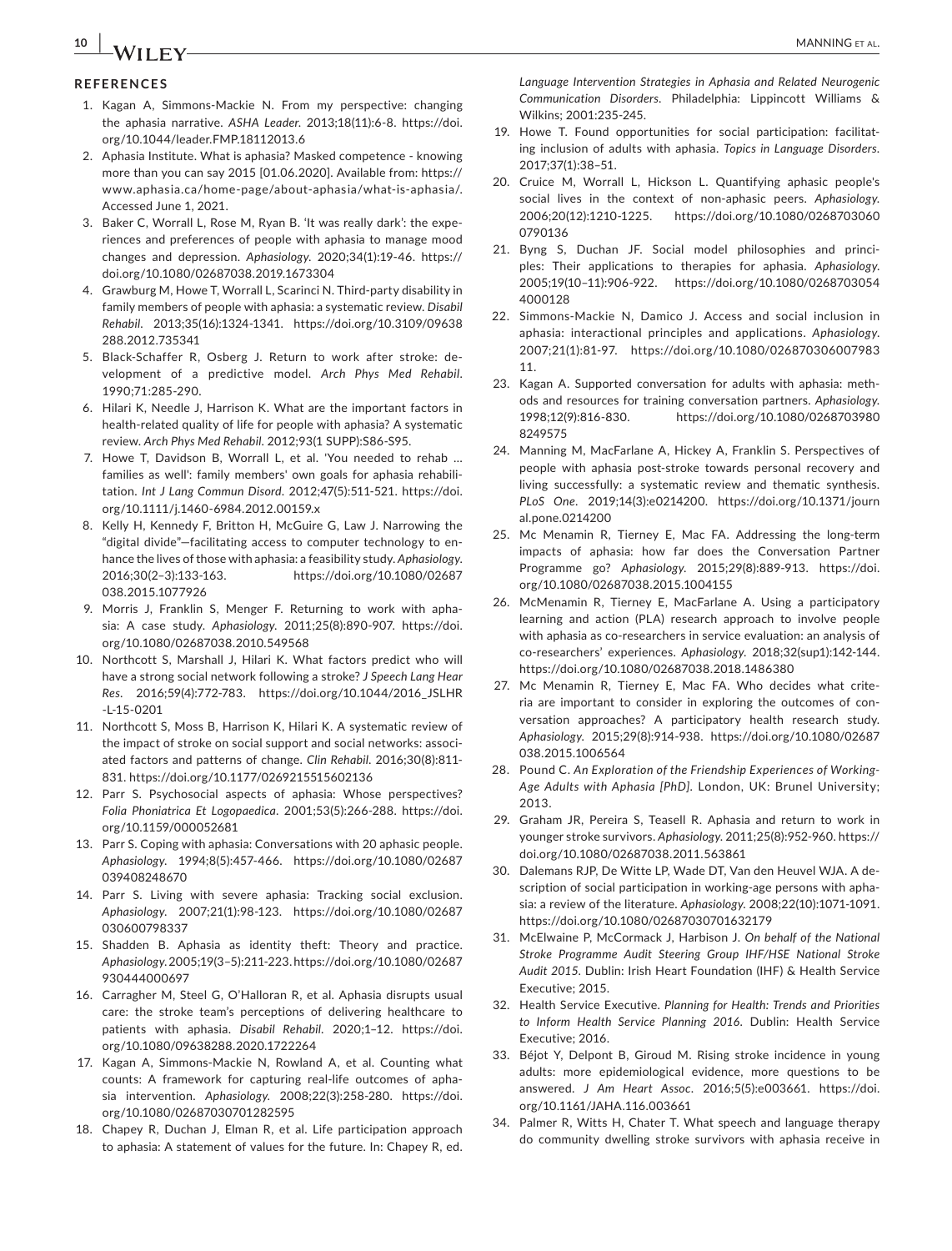the UK? *PLoS One*. 2018;13(7):e0200096. [https://doi.org/10.1371/](https://doi.org/10.1371/journal.pone.0200096) [journal.pone.0200096](https://doi.org/10.1371/journal.pone.0200096)

- 35. Rose M, Ferguson A, Power E, Togher L, Worrall L. Aphasia rehabilitation in Australia: current practices, challenges and future directions. *Int J Speech Lang Pathol*. 2014;16(2):169-180.
- 36. Verna A, Davidson B, Rose T. Speech-language pathology services for people with aphasia: a survey of current practice in Australia. *Int J Speech Lang Pathol*. 2009;11(3):191-205.
- 37. Manning M, Cuskelly C, Russ E, Franklin S. Supporting people with post-stroke aphasia to live well: a cross-sectional survey of Speech & Language Therapists in Ireland. *Health Soc Care Community*. 2020;28(6):2117-2124. <https://doi.org/10.1111/hsc.13021>
- 38. Horgan F, Walsh M, Galvin R, Macey C, Loughnane C. *National Survey of Stroke Survivors 2013: Experiences and long-term needs reported by stroke survivors living in the community in Ireland*. Dublin: National Disability Authority/Irish Heart Foundation; 2014.
- 39. Code C, Heron C. Services for aphasia, other acquired adult neurogenic communication and swallowing disorders in the United Kingdom, 2000. *Disabil Rehabil*. 2003;25(21):1231-1237. [https://](https://doi.org/10.1080/09638280310001599961) [doi.org/10.1080/09638280310001599961](https://doi.org/10.1080/09638280310001599961)
- 40. Katz RC, Hallowell B, Code C, et al. A multinational comparison of aphasia management practices. *Int J Lang Commun Disord*. 2000;35(2):303-314. <https://doi.org/10.1080/136828200247205>
- 41. Kong A, Tse C. Clinician survey on speech pathology services for people with aphasia in hong kong. *Clin Arch Commun Disord*. 2018;3(3):201-212.
- 42. Kong A. Family members' report on speech-language pathology and community services for persons with aphasia in Hong Kong. *Disabil Rehabil*. 2011;33(25–26):2633-2645. [https://doi.](https://doi.org/10.3109/09638288.2011.579220) [org/10.3109/09638288.2011.579220](https://doi.org/10.3109/09638288.2011.579220)
- 43. Community Services Subgroup of the National Stroke Working Group. *Community Stroke Services Survey Report 4 Summary Report*. Dublin: HSE Strategy and Programmes Directorate; 2011.
- 44. Clark A, Lissel S, Davis C. Complex critical realism: Tenets and application in nursing research. *Adv Nurs Sci*. 2008;31:E67-79.
- 45. Manning M, Mac Farlane A, Hickey A, Galvin R, Franklin S. The relevance of stroke care for living well with post-stroke aphasia: qualitative interviews with working-aged adults. *Disabil Rehabil*. 2020.
- 46. O'Brien BC, Harris IB, Beckman TJ, Reed DA. Standards for reporting qualitative research: a synthesis of recommendations. *Acad Med*. 2014;89(9):1245-1251.
- 47. Creswell JW. *Research Design: Qualitative, Quantitative, and Mixed Methods Approaches*, 3rd edn. London: Sage; 2009.
- 48. Goodglass H, Kaplan E, Barresi B. *Boston Diagnostic Aphasia Examination*, 3rd edn. San Antonio, TX: Pearson; 2000.
- 49. Kertesz A. *Western Aphasia Battery-Revised (WAB-R)*. San Antonio, TX: Pearson; 2006.
- 50. Swinburn K, Porter G, Howard D. *Comprehensive Aphasia Test*. Oxford: Psychology Press; 2005.
- 51. Carlsson E, Paterson BL, Scott-Findlay S, Ehnfors M, Ehrenberg A. Methodological issues in interviews involving people with communication impairments after acquired brain damage. *Qual Health Res*. 2007;17:1361-1371.
- 52. Dalemans R, Wade DT, van den Heuvel WJ, de Witte LP. Facilitating the participation of people with aphasia in research: a description of strategies. *Clin Rehabil*. 2009;23:948-959.
- 53. Berg K, Askim T, Balandin S, Armstrong E, Rise MB. Experiences of participation in goal setting for people with stroke-induced aphasia in Norway. A qualitative study. *Disabil Rehabil*. 2017;39(11):1122- 1130.<https://doi.org/10.1080/09638288.2016.1185167>
- 54. Braun V, Clarke V. Using thematic analysis in psychology. *Qual Res Psychol*. 2006;3(2):77-101. [https://doi.org/10.1191/1478088706](https://doi.org/10.1191/1478088706qp063oa) [qp063oa](https://doi.org/10.1191/1478088706qp063oa)
- 55. Clarke V, Braun V. Thematic Analysis. In: Lyons E, Coyle A, eds. *Analysing Qualitativa Data in Psychology*, 2nd edn. London: SAGE; 2015:84-103.
- 56. Braun V, Clarke V. Reflecting on reflexive thematic analysis. *Qual Res Sport Exerc Health*. 2019;11(4):589-597. [https://doi.](https://doi.org/10.1080/2159676X.2019.1628806) [org/10.1080/2159676X.2019.1628806](https://doi.org/10.1080/2159676X.2019.1628806)
- 57. Terry G, Doing thematic analysis. In: Lyons E, Coyle A, eds. *Analysing Qualitative Data in Psychology*, 2nd edn. London: SAGE; 2015:104-118.
- 58. Hammel J, Magasi S, Heinemann A, Whiteneck G, Bogner J, Rodriguez E. What does participation mean? An insider perspective from people with disabilities. *Disabil Rehabil*. 2008;30(19):1445-1460. [https://doi.org/10.1080/0963828070](https://doi.org/10.1080/09638280701625534) [1625534](https://doi.org/10.1080/09638280701625534)
- 59. Fotiadou D, Northcott S, Chatzidaki A, Hilari K. Aphasia blog talk: How does stroke and aphasia affect a person's social relationships? *Aphasiology*. 2014;28(11):1281-1300. [https://doi.](https://doi.org/10.1080/02687038.2014.928664) [org/10.1080/02687038.2014.928664](https://doi.org/10.1080/02687038.2014.928664)
- 60. Le Dorze G, Salois-Bellerose É, Alepins M, Croteau C, Hallé M-C. A description of the personal and environmental determinants of participation several years post-stroke according to the views of people who have aphasia. *Aphasiology*. 2014;28(4):421-439. [https://](https://doi.org/10.1080/02687038.2013.869305) [doi.org/10.1080/02687038.2013.869305](https://doi.org/10.1080/02687038.2013.869305)
- 61. Dalemans RJ, de Witte L, Wade D, van den Heuvel W. Social participation through the eyes of people with aphasia. *Int J Lang Commun Disord*. 2010;45(5):537-550. [https://doi.org/10.3109/1368282090](https://doi.org/10.3109/13682820903223633) [3223633](https://doi.org/10.3109/13682820903223633)
- 62. Brown K, Worrall L, Davidson B, Howe T. Snapshots of success: An insider perspective on living successfully with aphasia. *Aphasiology*. 2010;24(10):1267-1295. [https://doi.org/10.1080/0268703100](https://doi.org/10.1080/02687031003755429) [3755429](https://doi.org/10.1080/02687031003755429)
- 63. Pearl G, Sage K, Young A. Involvement in volunteering: an exploration of the personal experience of people with aphasia. *Disabil Rehabil*. 2011;33(19–20):1805-1821. [https://doi.](https://doi.org/10.3109/09638288.2010.549285) [org/10.3109/09638288.2010.549285](https://doi.org/10.3109/09638288.2010.549285)
- 64. Bright FAS, Kayes NM, McCann CM, McPherson KM. Hope in people with aphasia. *Aphasiology*. 2013;27(1):41-58. [https://doi.](https://doi.org/10.1080/02687038.2012.718069) [org/10.1080/02687038.2012.718069](https://doi.org/10.1080/02687038.2012.718069)
- 65. Armstrong E, Hersh D, Hayward C, Fraser J. Communication disorders after stroke in Aboriginal Australians. *Disabil Rehabil*. 2015;37(16–17):1462-1469. [https://doi.org/10.3109/09638](https://doi.org/10.3109/09638288.2014.972581) [288.2014.972581](https://doi.org/10.3109/09638288.2014.972581)
- 66. Rotherham A, Howe T, Tillard G. "We just thought that this was Christmas": perceived benefits of participating in aphasia, stroke, and other groups. *Aphasiology*. 2015;29(8):965-982. [https://doi.](https://doi.org/10.1080/02687038.2015.1016887) [org/10.1080/02687038.2015.1016887](https://doi.org/10.1080/02687038.2015.1016887)
- 67. Bruce C, Parker A, Renfrew L. 'Helping or something': perceptions of students with aphasia and tutors in further education. *Int J Lang Commun Disord*. 2006;41(2):137-154. [https://doi.](https://doi.org/10.1080/13682820500224125) [org/10.1080/13682820500224125](https://doi.org/10.1080/13682820500224125)
- 68. Howe TJ, Worrall LE, Hickson LMH. Interviews with people with aphasia: Environmental factors that influence their community participation. *Aphasiology*. 2008;22(10):1092-1120. [https://doi.](https://doi.org/10.1080/02687030701640941) [org/10.1080/02687030701640941](https://doi.org/10.1080/02687030701640941)
- 69. Niemi T, Johansson U. The lived experience of engaging in everyday occupations in persons with mild to moderate aphasia. *Disabil Rehabil*. 2013;35(21):1828-1834. [https://doi.org/10.3109/09638](https://doi.org/10.3109/09638288.2012.759628) [288.2012.759628](https://doi.org/10.3109/09638288.2012.759628)
- 70. Simmons-Mackie N, Raymer A, Cherney LR. Communication partner training in aphasia: an updated systematic review. *Arch Phys Med Rehabil*. 2016;97(12):2202-2221.e8. [https://doi.org/10.1016/j.](https://doi.org/10.1016/j.apmr.2016.03.023) [apmr.2016.03.023](https://doi.org/10.1016/j.apmr.2016.03.023)